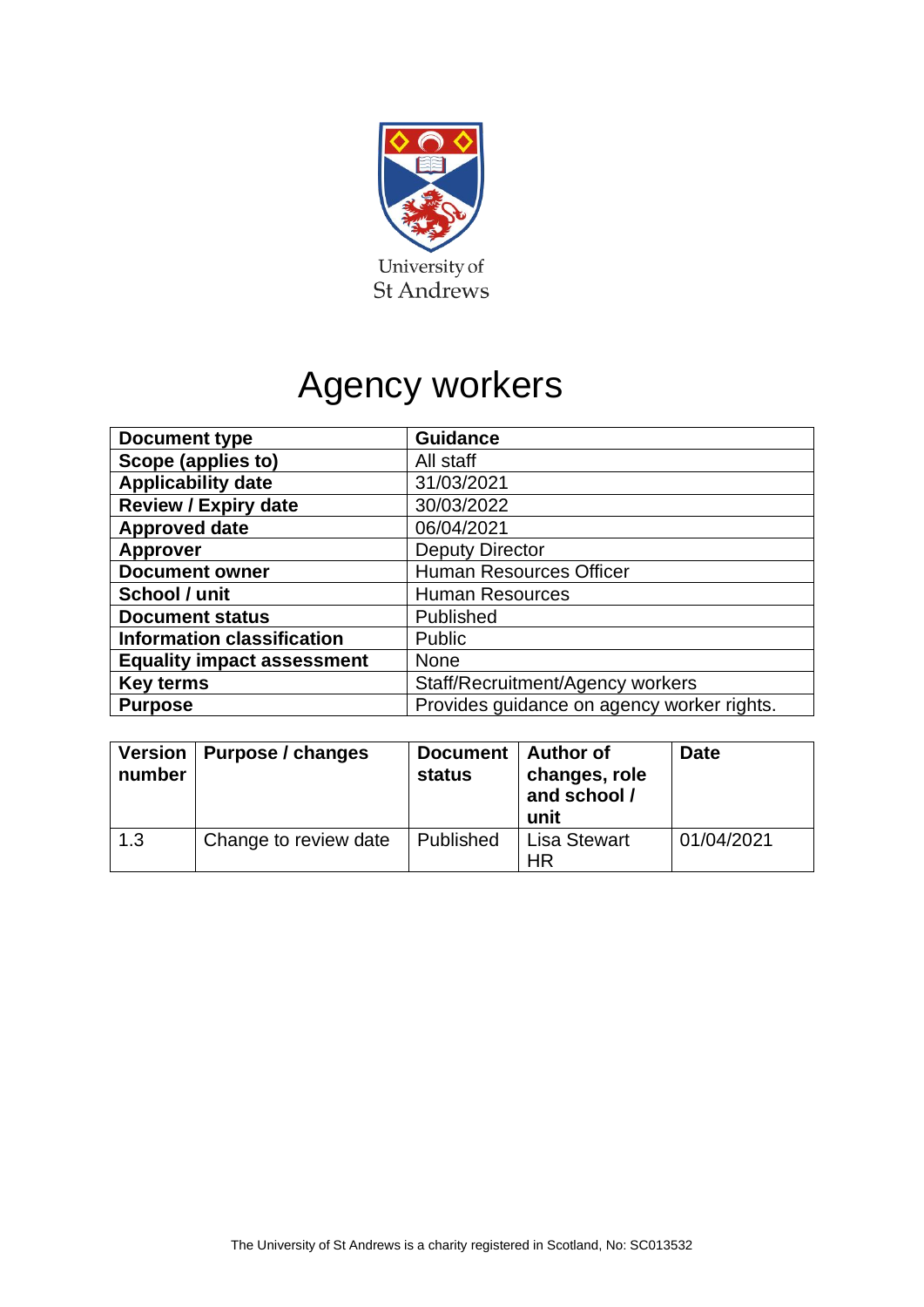## **Table of contents**

| $\mathbf 1$ . | Introduction            | 3              |
|---------------|-------------------------|----------------|
| 2.            | Key principles          | 3              |
| 3.            | General guidelines      | 3              |
| 4.            | What is included        | $\overline{4}$ |
| 5.            | What is not included    | $\overline{4}$ |
| 6.            | Implementing the policy | $\overline{4}$ |
| 7.            | Version control         | $\overline{4}$ |
|               |                         |                |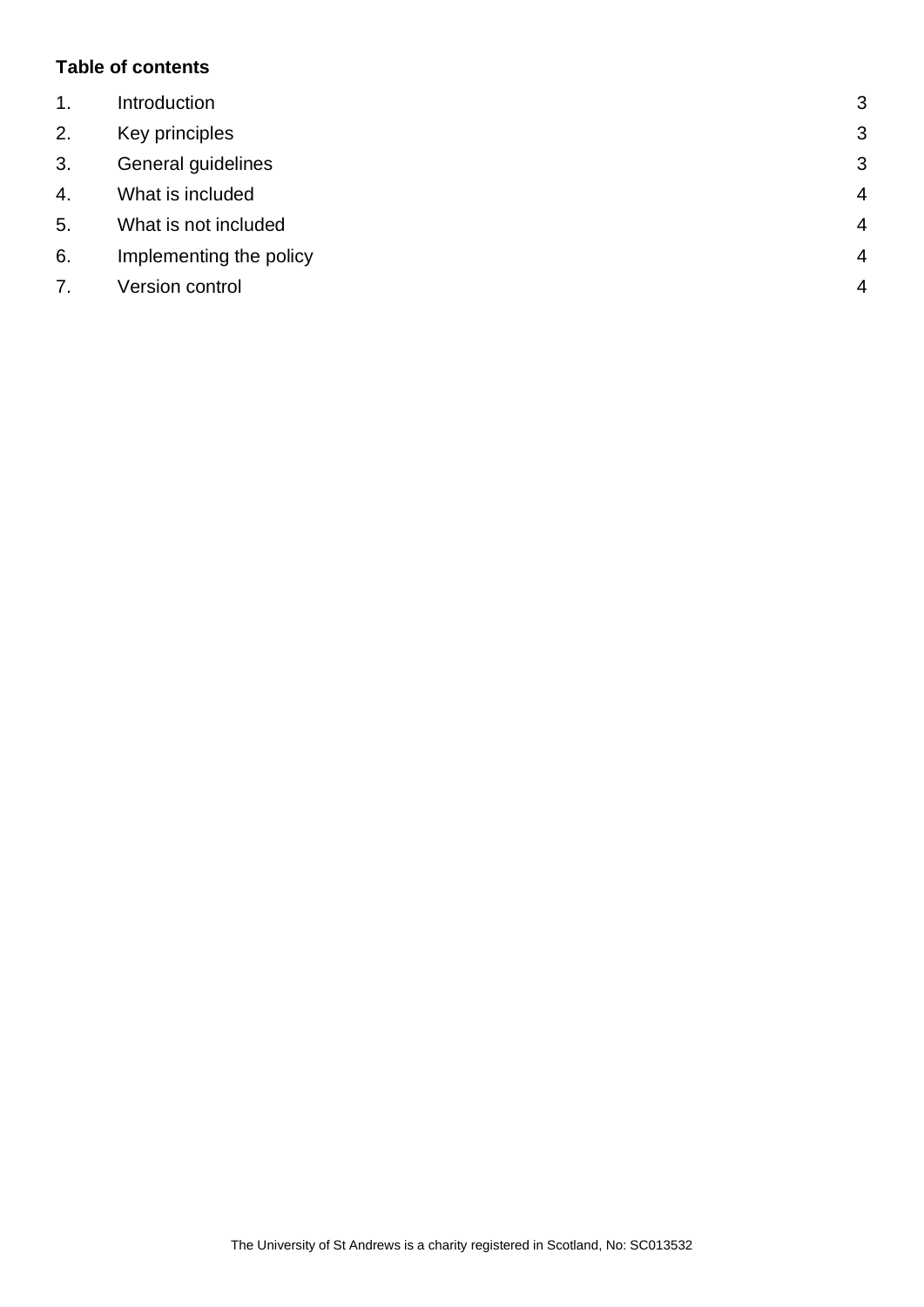#### <span id="page-2-0"></span>**1. Introduction**

1.1 The Agency Worker Regulations 2010 came into effect on 1 October 2011. These regulations give agency workers the same right to equal basic working terms and conditions as permanent employees after 12 weeks' service in the same or similar job.

## <span id="page-2-1"></span>**2. Key principles**

2.1 This means that all workers who are supplied by a Temporary Work or Employment Agency, such as Office Angels (who are not directly employed by the University of St Andrews) will be entitled to receive the same terms and conditions as comparable permanent employees. These basic terms and conditions include pay, working hours, overtime, rest breaks, holidays and access to training and facilities.

#### <span id="page-2-2"></span>**3. General guidelines**

- 3.1 The regulations apply to all agency workers as at 1 October 2011. Some entitlements commence from Day 1 of the assignment. These include having the right to receive information about relevant job vacancies and access to facilities.
- 3.2 Some terms and conditions may be earned by employees after a specific length of service.  Examples of this may be enhanced annual leave and incremental progression. For agency workers this would also apply from the beginning of the 12-week qualifying period. In addition, the regulations do not afford the agency worker any preferential treatment. For example, if there is a waiting list for a car parking permit or childcare vouchers, the agency worker would join the end of the waiting list as with any new employee.
- 3.3 It is imperative that the University keeps accurate records of all agency workers as the 12 week qualifying period could incorporate the agency worker undertaking the same or similar job at the University via several difference agencies. An agency worker does not have to work a full week for it to count as a qualifying week.  For example, even if an agency worker only works two days of a week then that week will count as one week towards the 12-week qualifying period.
- 3.4 The 12-week qualifying period can amass from one assignment or several and can be undertaken through the same or different agencies provided they are continuous.
- 3.5 Where an agency worker leaves the University and goes to work for another employer, the 12-week qualifying period starts again with the new employer. Alternatively, if an agency worker leaves the University, has more than a six week break in service then returns to the University, the 12-week qualifying period starts again.
- 3.6 If an employee moves to a different role within the University, then the qualifying period is also broken.  For example, moving department from one administrative role to another would not be classed a different role and accordingly the qualifying period will continue.
- 3.7 The qualifying period will not be broken when the break between assignments in the same role is less than six weeks and when the breaks are for protected circumstances such as sickness absence, annual leave, jury service, shut downs or industrial action.  This will also be the case with breaks in relation to family friendly policies: pregnancy, maternity, paternity and adoption.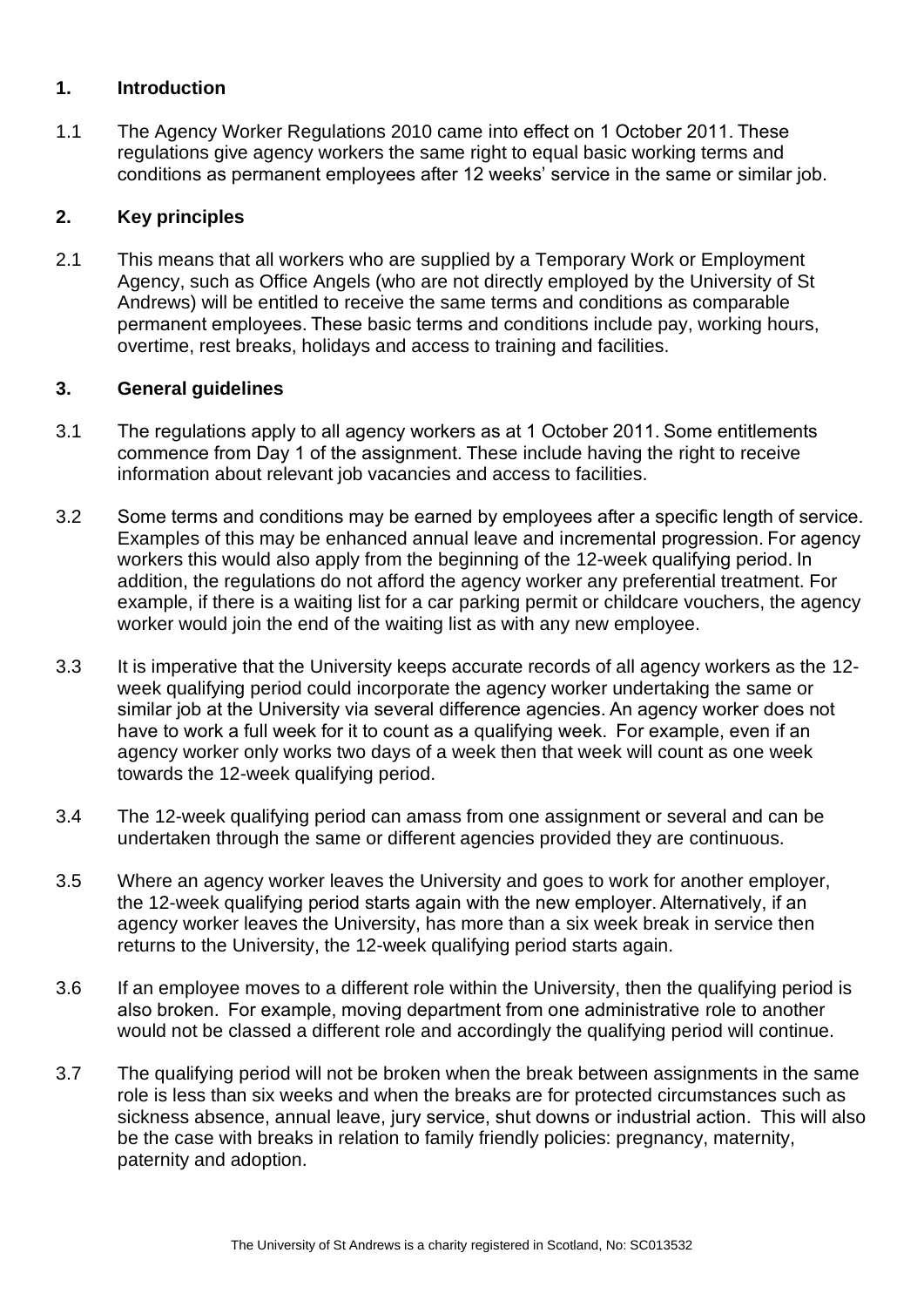# <span id="page-3-0"></span>**4. What is included**

- 4.1 Equal basic terms and conditions of employment included are as follows:
	- Basic rate of pay or national minimum wage and national living wage;
	- Overtime and shift premiums;
	- Hours of work, rest and breaks;
	- Holiday entitlement up to statutory minimum (if preferable to granting time off);
	- Access to facilities such as car park, child care vouchers (from Day 1);
	- Equal access to apply for internal roles (from Day 1);
	- Automatic pension enrolment (from October 2012);
	- Discrimination rights under the Equality Act 2010;
	- Health & safety at work.

#### <span id="page-3-1"></span>**5. What is not included**

- Bonuses and benefits intended to reward loyalty/long service;
- Pensions;
- Sick, maternity, paternity or adoption pay above the statutory minimum;
- Redundancy pay (statutory and contractual);
- Staff discount scheme:
- Expenses.

#### <span id="page-3-2"></span>**6. Implementing the policy**

- 6.1 If an agency worker believes they have not received their entitlement then they can ask the agency and University to provide details of how pay and conditions have been determined and ultimately may be entitled to make a claim through the Employment Tribunals system.  In addition, it should be noted that whilst the regulations do not give agency workers employee status, there may be comparator issues should there be a discrimination claim.
- 6.2 If you, as the hiring manager, employ or are intending to employ agency workers, you must inform your [HR Business Partner \(HRBP\)](https://www.st-andrews.ac.uk/hr/businesspartner/) at the earliest opportunity.  Agency workers should be obtained via the national Procurement Scotland framework agreement and your HRBP will be able to advise on the most appropriate course of action in discussion with Procurement and yourself.
- 6.3 [Human Resources](https://www.st-andrews.ac.uk/hr/) can be contacted for further advice and support about employing agency workers.

#### <span id="page-3-3"></span>**7. Version control**

| <b>Version</b><br>number | Purpose / changes                                       | <b>Document</b><br><b>status</b> | <b>Author of</b><br>changes, role<br>and school /<br>unit | <b>Date</b> |
|--------------------------|---------------------------------------------------------|----------------------------------|-----------------------------------------------------------|-------------|
| 1.0                      | Migration of all policies<br>to the Governance<br>Zone. | Published                        | Lisa Stewart,<br>Human<br><b>Resources</b>                | 10/06/2019  |
| 1.1                      | Change of<br>classification from<br>internal to public. | Published                        | Lisa Stewart,<br>Human<br><b>Resources</b>                | 31/10/2019  |